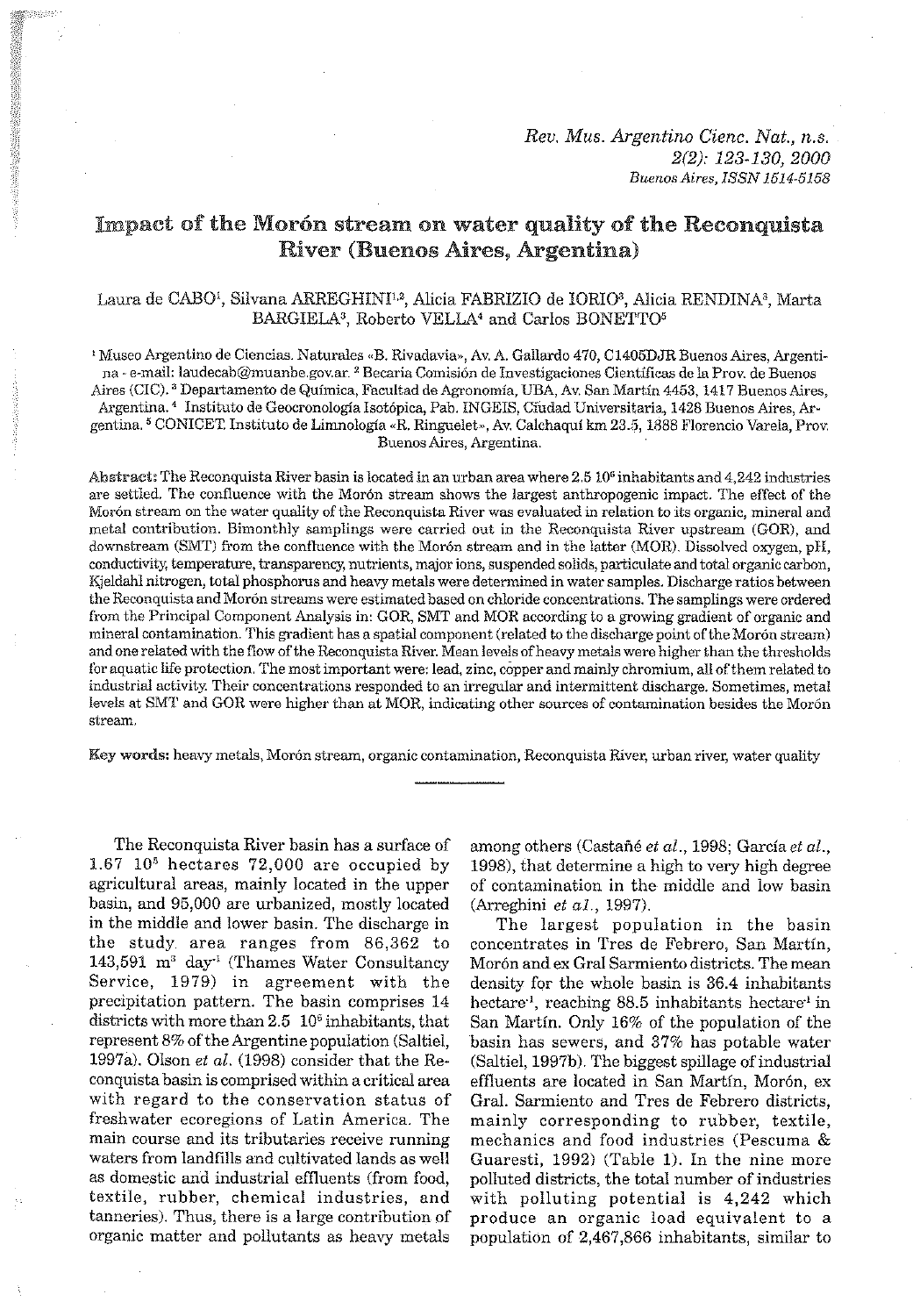

Fig. 1. Area of study ( $\circ$  sampling sites)

|                                            | Volume of spilled effluents $(m^3 \, day^{-1})$ |                 |  |  |  |
|--------------------------------------------|-------------------------------------------------|-----------------|--|--|--|
|                                            | in Reconquista River*                           | in Morón stream |  |  |  |
| Cattle slaughter, meats                    | 925                                             | 1.712           |  |  |  |
| Milk and derivatives                       |                                                 | 167             |  |  |  |
| Cereals, flower and derivatives            |                                                 |                 |  |  |  |
| Alcohol and alcoholic beverages            | 1.029                                           | 71              |  |  |  |
| Other foods                                |                                                 | 2.387           |  |  |  |
| Textile                                    | 988                                             | 4.707           |  |  |  |
| Hides and skins                            |                                                 | 1.993           |  |  |  |
| Cellulose, paper and graphical material    | 3                                               | 1.323           |  |  |  |
| Rubber                                     | 8.472                                           | 3.097           |  |  |  |
| Chemicals                                  | 441                                             | 369             |  |  |  |
| Cement and stones                          |                                                 | 38              |  |  |  |
| Shipyards and mechanic workshops           |                                                 | 3.126           |  |  |  |
| Steel metallurgy                           | 95                                              | 521             |  |  |  |
| Electrical apparatus and material          | 142                                             | 41              |  |  |  |
| Metallurgy                                 | 48                                              | 275             |  |  |  |
| Ice factory                                | 74                                              |                 |  |  |  |
| Photographic articles and related material |                                                 | 5               |  |  |  |
| Various manufactures                       | 20                                              | 295             |  |  |  |
| Car wash (cattle trucks excluded)          | 80                                              |                 |  |  |  |
| Non industrial facilities                  | 1.165                                           |                 |  |  |  |
| Laundry                                    | 36                                              |                 |  |  |  |
| Total                                      | 13.519                                          | 20.127          |  |  |  |

|        | Table 1. Industrial activities of the area (Data obtained from Pescuma & Guaresti, |  |  |  |  |  |
|--------|------------------------------------------------------------------------------------|--|--|--|--|--|
| 1992). |                                                                                    |  |  |  |  |  |

Considering only San Martin, Tres de Febrero, Mordn and ex Grai. Sarmiento districts.

the total population of the basin (AGOSBA, upstream from the mouth of the latter. Kuczynski

brero, Morón and San Martín districts until its 80s, and recorded extremely high organic and confluence with the Reconquista River.  $17 \text{ km}$  bacterial loads (COD=703 mg  $1<sup>1</sup>$  and coliforms

1991). (1994) analyzed some physical, chemical and The Morón stream flows through Tres de Fe- microbiological variables during the decade of the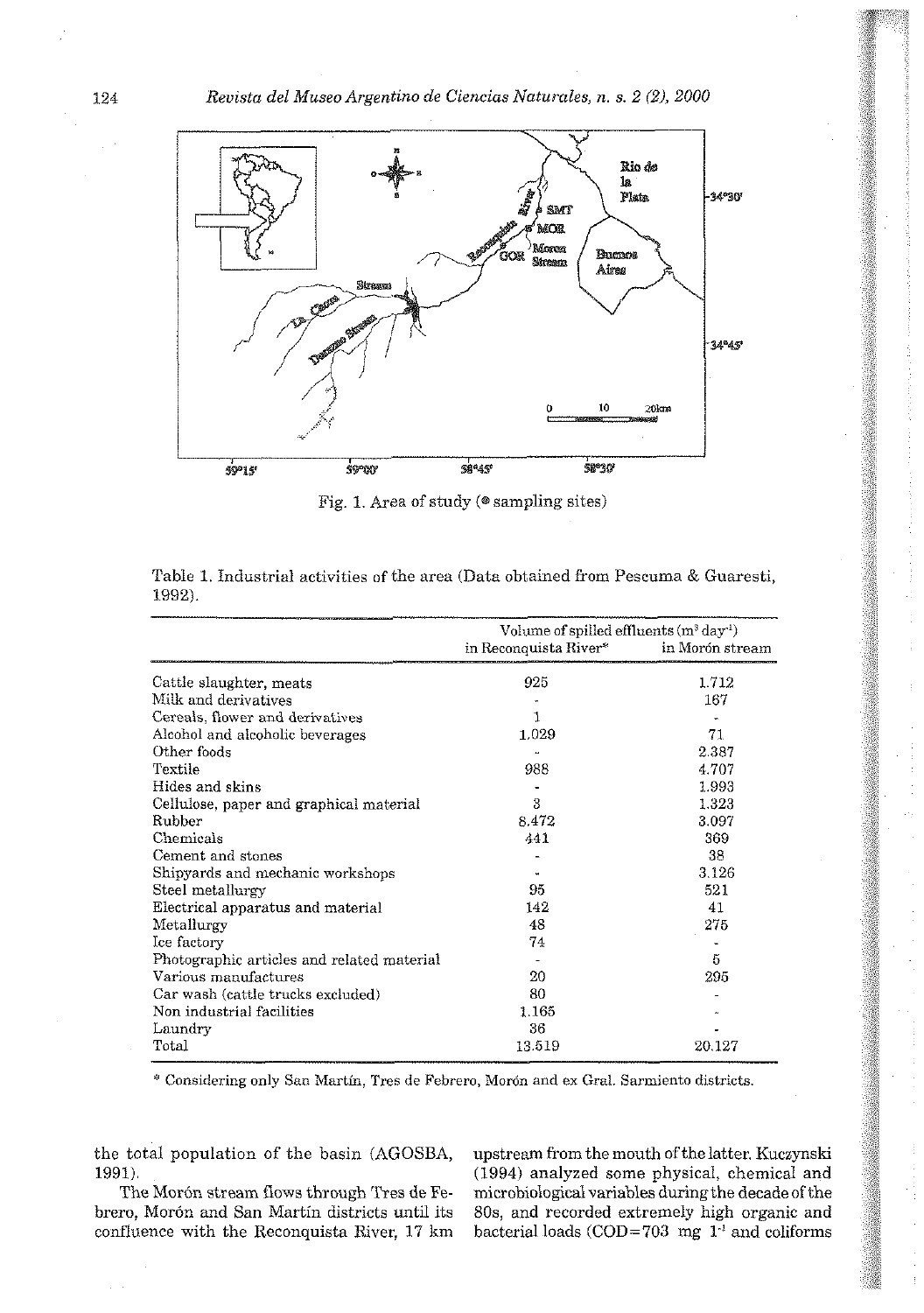were occasionally higher than a million and a half ind  $I^{-1}$ ). At low flow conditions, the Morón discharges are  $52,000$  m<sup>3</sup> day<sup>1</sup> (Thames Water Consultancy Service, 1979), depending on both precipitation and spilled effluents, its longitude is roughly 16 km, of which the upper 4.5 km are tubed.

'Fne objective of the present study is to assess the impact of the Morón stream on the water quality of the Reconquista River in relation to organic and heavy metal contamination.

### MATERIALS AND METHODS

Surface water samples were taken at three sites: Gorriti (GOR), and San Martin (SNIT), on the Reconquista River located 18 krn upstream and 1 km downstream respectively from the confluence with the Morón stream, and the Morón stream (MOR) at the bridge of Route 8 (Fig. I). Five samplings were carried out in June, August, October and December 1996 and February 1997.

Dissolved oxygen (DO), pH, conductivity, temperature and transparency (Secchi depth) were determined in **situ.** Water samples were filtered through Whatman GF/C filters, and carried in ice to the laboratory. Dissolved nutrients were determined in the filtrate. 5oluhie reactive phosphorus (SRP) (rnolybdateascorbic), nitrates  $(N-NO<sub>3</sub>)$  (reduction with hydrazine sulfate), nitrites  $(N-NO<sub>o</sub>)$  (diazotation) were determined after Strickland & Parsons (1968). Ammonium  $(N-NH<sub>4</sub><sup>+</sup>)$  (indophenol blue) was measured according to Mackereth *et* al.; (1978). Calcium  $(Ca^{2+})$  and magnesium  $(Mg^{2+})$ (EDTA titration), sodium  $(Na<sup>+</sup>)$  and potassium  $(K^+)$  (flame photometry), bicarbonate  $(HCO<sub>a</sub>)$ (Gran titration), sulfate  $(SO_4^2)$  (turbidimetry) and chloride (C1-) (silver nitrate titration) were determined following APHA (1992). Dissolved inorganic nitrogen (DIN) was calculated as the sum of ammonium, nitrates and nitrites. Suspended matter (SM) was determined as the weight difference alter filtration. Particulate organic matter (POC) was determined after Golterman *et* al. (1978) previous digestion of the filters used for SM determination. Total organic carbon  $(TOC)$  (Golterman et al, 1978), Kjeldahl nitrogen (NKj) and total phosphorus (TP) **(APHA,** 1992) were determined in unfiltered water samples fixed in the field with sulfuric acid.

The mean concentration of Kjeldahl nitrogen, ammonium, total phosphorus, soluble reactive phosphorus and discharge were used to estimate the daily loads at each sampling site. At low flow, discharge values estimated were 86,362 and 143,591  $m^3$  day<sup>1</sup> in the Reconquista River near GOR and downstream from the confluence, respectively, and  $52,000$  m<sup>3</sup> day<sup>-1</sup> in the Morón stream (Thames Water Consuitancy Service, 1979). The Morón value corresponded to a daily discharge average, and the rest was estimated from a mathematical model.

Total concentrations of metals (manganese, iron, copper, chromium, zinc, cadmium and lead) were performed according to APHA (1992) in unfiltered water samples fixed in the field with nitric acid. The determinations were carried out by inductive coupling plasm atomic emission spectrophotometer (ICPAES).

The water quality index (ICA, Berón, 1984) was calculated in each site and sampling date, considering dissolved oxygen, percentage of oxygen saturation, ammonium, chlorides and temperature. The correiations were carried out using the Spearman correlation index. The Kruskal-Wallis test was used to compare the observations between sites and sampling dates for each variable, and when significant differences were obtained, analysis of multiple comparisons was applied (Daniel, 1978). Principal Component Analysis (PCA) was carried out on the correlation matrix of the variables: dissolved oxygen, Mjeidahl nitrogen, ammonium, nitrate, nitrite, total phosphorus, particulate organic carhon, total organic carhon, calcium, magnesium, sodium, potassium, bicarbonate, sulphate and chloride. Only those components leading to clear conclusions and accounting for more than 10% of total variance were considered (Pla, 1986).

#### RESULTS

The relative discharge at SMT with regard to MOR (Table 2), was ohtained from the general dilution equation (Jolánkai, 1997):

 $(Q_{\text{Gor}}^*U_{\text{Gor}}^*)+(Q_{\text{Mor}}^*U_{\text{Mor}}^*)=(Q_{\text{Gor}}^*+Q_{\text{Mor}})^*U_{\text{SMT}}^*$ considering  $Q_{\text{SMT}} = Q_{\text{Gor}} + Q_{\text{Mpc}}$ 

Such an approach assumes steady state conditions in the water courses and instantaneous full cross-sectional mixing, and

Table 2. Relative discharge of Reconquista River at SMT.

| June     | $\mathbf{u}$<br>$\textit{Q}_\mathrm{SMT}\text{=2.579}$ $\textit{Q}_\mathrm{MOR}$ |
|----------|----------------------------------------------------------------------------------|
| August   | $Q_{\text{SMT}} = 2.544 Q_{\text{MOR}}$                                          |
| October  | $QSMT = 2.935 QMOR$                                                              |
| December | $Q_{\rm SMT} = 1.637 Q_{\rm MOR}$                                                |
| February | $Q_{\text{surr}} = 5.203 Q_{\text{MOR}}$                                         |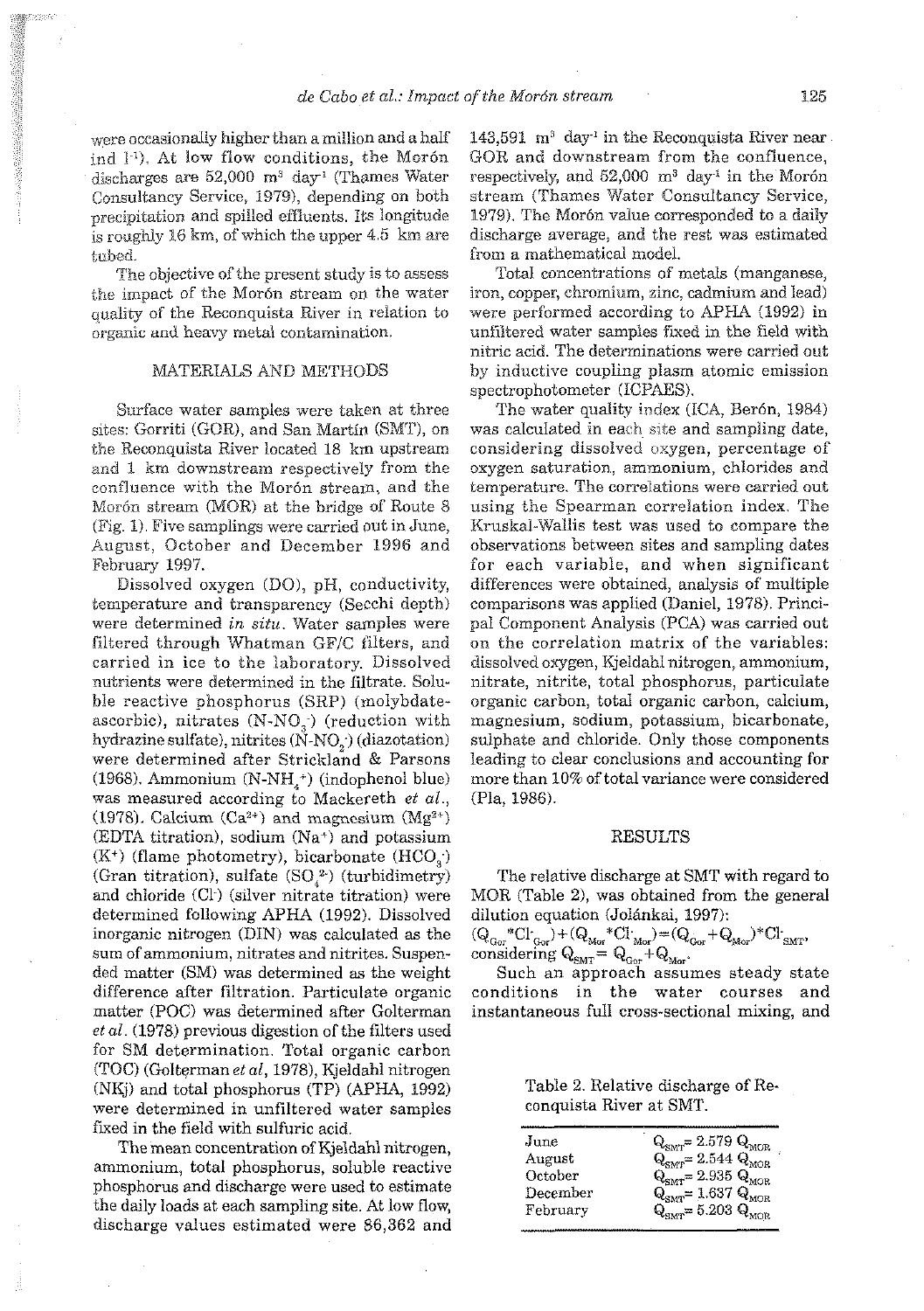relies on chloride behaviour as a conservative and mobile ion.

The concentration of dissolved oxygen (Table 3) differed significantly among sites (p<0.05) and average values at SMT were 18 times lower than at GOR, becoming occasionally anoxic at SMT (June and December). MOR showed values of dissolved oxygen ranging from  $0.1$  to  $0.6$  mg  $1<sup>1</sup>$ , the maximum being attained in coincidence with the lowest temperature (June). The temperature did not differ significantly among sites, and it followed a seasonal behavior, excluding thermal contamination. Water pH was alkaline.

Conductivity (Table 3) showed significant differences among sites  $(p<0.001)$ , the higher values being in MOR, (June and February). In February the conductivity at MOR was very high  $(3,090 \,\mu\mathrm{S\,cm^{-1}})$ . However, at SMT the conductivity was approximately the same as at GOR. The highest relative discharge at SMT with regard to MOR was obtained in February (Table 2).

Secchi depth (Table 3) diminished 38% and the suspended matter increased 130% at SMT with regard to GOR, presenting a significant inverse correlation  $(r=-0.74; p<0.05; n=9)$ .

Suspended matter was correlated directly with particulate organic carbon  $(r=0.73; p<0.01;$  $n=13$ ) and total organic carbon (r=0.59; p<0.05;  $n=13$ ).

The average of Kjeldahl nitrogen and ammonium (Table 3) increased 42% and 53% respectively at SMT regarding GOR. Both variables showed significant diflerences between sites  $(p<0.001)$ , registering the highest values at MOR. The average of Kjeldahl nitrogen at SMT was approximately half of that at MOR. However, in December, Kjeldahl nitrogen and ammonium at SMT were similar to those at MOR related with smaller relative discharge at SMT with regard to MOR. Ammonium represented on the average from 85 to 97% of the dissolved inorganic nitrogen, the highest percentages being at SMT and MOR. Nitrates and nitrites (Table **3)** showed significant differences among the sites (p<0.001;  $p<0.01$ , respectively) registering the highest values at GOR. Nitrates were correlated positively with dissolved oxygen  $(r=0.82)$ ; p<0.001; n=15), the highest levels of nitrates and nitrites being in coincidence with an important increment of dissolved oxygen at GOR, in December. At SMT the concentration of nitrates was six times lower than at GOR.

a- -i

Soluble reactive phosphorus represents 41.5 to 67.1% of total phosphorus. The highest values in soluble reactive phosphorus and their pcrcentages with regard to total phosphorus were registered in October and February, reaching 100% at GOR. The concentrations of soluble re-

Table 3. Physicochemical variables measured

|                                     |                |           | GOR            |           |           |           |           | MOR            |           |           |           |           | SMT       |           |           |
|-------------------------------------|----------------|-----------|----------------|-----------|-----------|-----------|-----------|----------------|-----------|-----------|-----------|-----------|-----------|-----------|-----------|
|                                     | Jun<br>96      | Aug<br>96 | Oct<br>96      | Dec<br>96 | Feb<br>97 | Jun<br>96 | Aug<br>96 | Oct<br>96      | Dec<br>96 | Feb<br>97 | Jun<br>96 | Aug<br>96 | Oct<br>96 | Dec<br>96 | Feb<br>97 |
|                                     |                |           |                |           |           |           |           |                |           |           |           |           |           |           |           |
| DO(mg1 <sup>1</sup> )               | 1,2            | 0.4       | 0,6            | 7.8       | 4.4       | 0.6       | 0.4       | 0,3            | 0,1       | 0,4       | 0,0       | 0,2       | 0,2       | 0,0       | 0,4       |
| Temp. $(^{\circ}C)$                 | 13             | 13        | 21             | 29        | 22        | 16        | 17        | 25             | 30        | 23        | 14        | 15        | 23        | 30        | 23        |
| pН                                  | 8.1            | 8.0       | 7.8            | 8.4       | 8,0       | 7,8       | 8.4       | 7.5            | 7.6       | 7,5       | 7,7       | 8,1       | 8,0       | 7,5       | 7.9       |
| Cond. $(\mu S \text{ cm}^{-1})$     | 1.270          | 839       | $\blacksquare$ | 1.217     | 1.677     | 3.115     | 2.295     | $\blacksquare$ | 2.143     | 3.090     | 2.125     | 1.295     |           | 1.923     | 1.550     |
| Secchi (m)                          | 0.69           | 0.15      | 0,56           | 0.40      | 0.48      |           |           |                |           |           | 0,54      | 0,11      | 0.25      | 0.12      | 0.40      |
| $SM$ (mg $l-1$ )                    | $\blacksquare$ | 74        | 17             | 19        | 31        | 199       |           | 110            | 54        | 82        | 50        | 156       | 64        | 64        | 44        |
| $NKj$ (mg $li$ )                    | 22,7           | 15.40     | 10.92          | 10.08     | 15.96     | 51,80     | 55.72     | 44.52          | 25.76     | 49,00     | 22,68     | 25,48     | 21.28     | 24.64     | 22.68     |
| $N-NH_4^+(mg l^4)$                  | 10,3           | 8,28      | 6,71           | 8,25      | 10,31     | 13,24     | 13.50     | 16,76          | 17.11     | 34,31     | 10,98     | 9.45      | 13,67     | 22,46     | 20,06     |
| $N-NOa (mg l-1)$                    | 1.03           | 1.61      | 0.23           | 3.03      | 0.94      | 0.08      | 0.12      | 0.00           | 0.14      | 0.04      | 0,24      | 0.32      | 0.09      | 0.20      | 0.02      |
| $N-NO_2^{(1)}(mg 1-1)$              | 0.73           | 0.38      | 0.48           | 0.59      | 0.00      | 0.22      | 0.04      | 0.00           | 0.03      | 0,02      | 0.04      | 1.16      | 0.00      | 0.03      | 0,01      |
| $\text{DIM}$ (mg $\text{F}$ )       | 12.09          | 10.27     | 7.41           | 11.87     | 11.25     | 13,54     | 13.66     | 16.76          | 17.28     | 34.38     | 11,26     | 10.93     | 13.76     | 22.69     | 20.10     |
| TP(mg!)                             | 2,68           | 2,05      | 2,12           | 2,50      | 2,30      | 3.73      | 3,53      | 4,16           | 2.61      | 2,83      | 3,45      | 1.94      | 2.31      | 2.46      | 2,59      |
| $SRP$ (mg $l^{\dagger}$ )           | 1.25           | 1.12      | 2,02           | 0.85      | 2,24      | 1.15      | 0.77      | 2.63           | 0.73      | 1.80      | 1,65      | 0.77      | 2.16      | 0.73      | 2,19      |
| $POC$ (mg $l-1$ )                   | 1,6            | 4.6       | 0.7            | 2.5       | 2,5       | 13,9      | 17.1      | 19.8           | 9.6       | 20.2      | 5,3       | 22.3      | 10.3      | 6,0       | 8,7       |
| $TOC$ (mg $\uparrow$ <sup>1</sup> ) | 29.3           | 33.7      | 10.5           | 15,4      | 19.5      | 120,6     | 323.0     | 226.1          | 62.3      | 138.9     | 74,7      | 80,8      | 35.6      | 72.8      | 54.9      |
| $Ca^{2+}$ (mg $F^1$ )               | 27,1           | 29.1      | 24.2           | 26.8      | 29.4      | 80.4      | 70.9      | 70.9           | 51,0      | 65.7      | 54,9      | 44.5      | 44.7      | 49.0      | 41,8      |
| $Mg^{2+}$ (mg $l^{-1}$ )            | 16,5           | 13,5      | 12,9           | 15,4      | 13.6      | 34.4      | 29.5      | 42,3           | 19,3      | 25,5      | 23,1      | 16.5      | 17,7      | 23,7      | 15.8      |
| Na $(mg l3)$                        | 222.8          | 145.6     | 154.9          | 192.7     | 178.2     | 699.0     | 424.2     | 406.9          | 344.0     | 355.8     | 294.0     | 208,6     | 226,3     | 277.1     | 230.4     |
| $K^+(mg l^{-1})$                    | 14.6           | 14,8      | 12,7           | 15.9      | 14.1      | 217,7     | 116.1     | 116.6          | 29.2      | 69.5      | 30.0      | 33.4      | 23.1      | 53.7      | 19.7      |
| $HCOs$ (mg $l3$ )                   | 721,8          | 549,6     | 514.2          | 610.9     | 632.1     | 849.1     | 757,1     | 700.5          | 587,3     | 823,2     | 718,2     | 534,2     | 566,1     | 577,9     | 665.1     |
| $SO_4^2$ (mg $1^1$ )                | 24.2           | 22,9      | 41.0           | 13.8      | 37,4      | 102.5     | 139.8     | 177.8          | 68,2      | 136.8     | 90.0      | 66.5      | 94.2      | 77.0      | 74.1      |
| C <sub>1</sub> (mg <sub>1</sub> )   | 86,4           | 56.8      | 49.7           | 67,5      | 112.4     | 408.3     | 363.9     | 431.9          | 301.8     | 444.9     | 211.2     | 177,5     | 179.9     | 210.6     | 176.3     |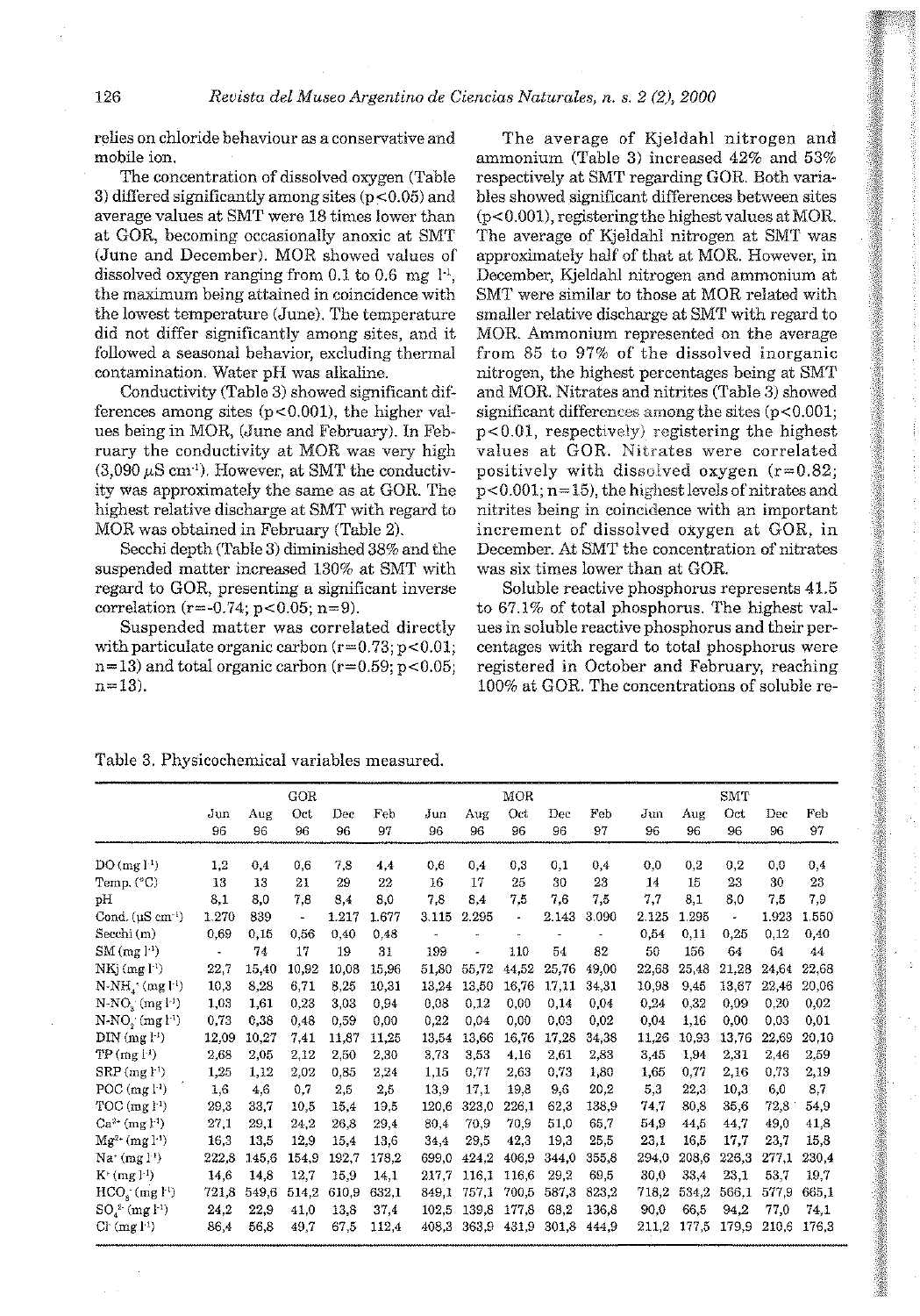active phosphorus and total phosphorus did not register an important increase between GOR and SMT

The levels of particulate organic carhon and total organic carhon showed significant differences among sites  $(p<0.01$  and  $p<0.001$ respectively), presenting the highest values in narticulate organic carbon at SMT and MOR and the highest levels in total organic carbon at MOR. These variables increased **3** and 4 times at SMT with regard to GOR, indicating an important matter discharge from the Morón stream.

Bicarbonate and sodium were the principal ions in the river. The bicarbonates in the Reconquista River did not increase significantly downstream from the confluence with the Morón stream. On the other hand, calcium, magnesium, sodium, potassium, sulphate and chloride registered significant increases from 23% to 174% at SMT regarding GOR. In Decemher, the levels of these variables at SMT were quite similar and even higher than at MOR, in coincidence with the lower diluting effect of the Reconquista River (Table 2). In February, when the diluting effect of the Reconquista River was higher (Table 2), the levels of all variables measured at SMT were lower than at MOR.

According to ICA index, all samplings at SMT and MOR, and at GOR in October, presented sewer level contamination, and GOR in the rest of dates presented high contamination.

According to daily load halance of the main variahles that reflect organic contamination (Table 4), the highest values were found at SMT, except for the total organic carbon.

In the PCA, 72.9% of the total variance was explained using two components. Component 1 accounted for 61.6% of the total variance and had the following variahles related to its positive extreme: Kjcldahl nitrogen, total phosphorus, total organic carbon, particulate organic carhon, calcium, magnesiun, sodium, potassium, hicarhonate, sulphate, and chloride (Table 51. This component showed a spatial gradient of mineral and organic pollution along the stream. Component I1 accounted for 11.3% of the total variance and had dissolved owgen related to its positive extreme. Ordination of sites in the 1-11 plane (Fig. 2) showed spatial iocation of sites along axis I. GOR samplings were located in the left extreme. In the other extreme, the samplings of MOR were located, except December. In the center were located all the samplings of SMT, and December samplings of MOR. December samplings of GOR was separated by the second axis, lying within the positive region.

The metal concentrations, except cadmium, were higher on the average than thresholds proposed for aquatic life protection by Argentine Law of Dangerous Residues (N" 24,051) (Tahle 6). According to these limits, the more hazardous metds were: lead, copper, zinc and chromium. Lead, zinc and manganese levels increased to *5* times and chromium to 35 times at SMT regarding GOR. In August, the levels of heavy metals at GOR and SMT were higher than at MOR. In October, the concentration of heavy metals diminished with regard to the other samplings, the concentrations of almost all the heavy metals heing lower than the levels for the protection of the aquatic life.

|      | NKj<br>$(\text{kg day}^1)$ | $N-NH_{\lambda}^+$<br>$(kg day^1)$ | TP<br>$(kg day-1)$ | SRP<br>$(\text{kg day}^1)$ | TOC<br>$(kg \,day^1)$ | POC<br>$(kg \,day^1)$ |
|------|----------------------------|------------------------------------|--------------------|----------------------------|-----------------------|-----------------------|
| GOR  | 1.318                      | 791                                | 211                | 139                        | 1.743                 | 201                   |
| MOR. | 2.359                      | 987                                | 175                | 74.                        | 9.057                 | 838                   |
| SMT  | 3.116                      | 2.007                              | 360                | 209                        | 8.211                 | 1.363                 |

Table 4. Load balance of the main variables of organic contamination.

|  |  | Table 5. Variance explained and component loadings for PCA axes I- |  |  |  |
|--|--|--------------------------------------------------------------------|--|--|--|
|  |  |                                                                    |  |  |  |

| Component | Eigenvalue | $%$ Total<br>Variance | Cumulative<br>Eigenvalue | % Cumulative<br>Variance |
|-----------|------------|-----------------------|--------------------------|--------------------------|
|           | 9,2        | 61,6                  | 9,2                      | 61.6                     |
|           | 1.7        | 11.3                  | 10.9                     | 72.9                     |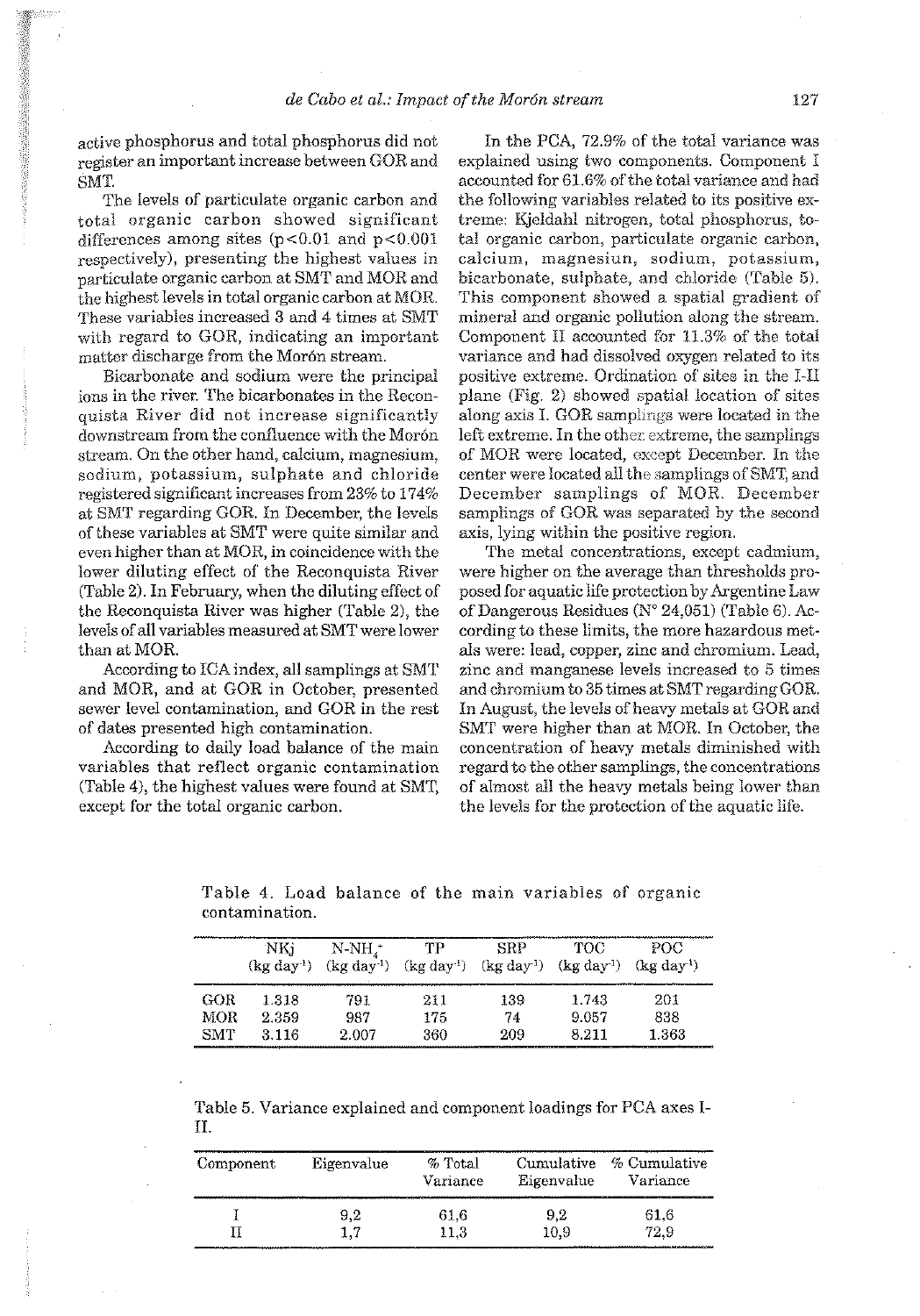

Fig. 2. Location of the samples in the plane defined by components I and II.

Table 6. Heavy metal concentrations and their respective levels proposed for protection of aquatic life by the Argentine Law of Dangerous Residues (N°24,051).

|                                                                                                   | GOR             | MOR           | <b>SMT</b>    | Levels for protection<br>of aquatic life |
|---------------------------------------------------------------------------------------------------|-----------------|---------------|---------------|------------------------------------------|
| $\mathrm{Mn}$ (ug $l^{-1}$ )                                                                      | $(64-123)$      | $(7-269)$     | $(7-299)$     | 100                                      |
| Fe $(ue^{\{1\}})$                                                                                 | $(362 - 2.570)$ | $(16-2.275)$  | $(18-3.083)$  |                                          |
| $Cu$ $(\mu g)^{1}$                                                                                | $(28-304)$      | $(2-142)$     | (1.98)        | 2                                        |
| $\ln$ $(\text{ng } \text{l}^1)$                                                                   | $(46-147)$      | (28, 472)     | $(11-188)$    | 30                                       |
| $Cr$ (pg $\downarrow$ <sup>1</sup> )                                                              | (2.8)           | $(0.3 - 850)$ | $(0.1 - 561)$ | 2                                        |
| $Cd$ ( $\mu$ g $\downarrow$ <sup>1</sup> )                                                        | $(0.04-1)$      | $(0.01-5)$    | $(0.004-1)$   | 0.2                                      |
| Pb $(\mu g l^1)$<br>Messinan Call Mary Antonym (Volume and Contract Antonym and Call Mary Antonym | $(13-114)$      | $(0.3-273)$   | $(0.2 - 130)$ |                                          |

#### **DISCUSSION**

Due to lack of flow data for the sampling dates in the sampling sites, the estimation of relative discharge of the Reconquista River at SMT with regard to that of the Morón stream, represented a good indicator of a relative flow variation. The average of the relative discharge estimations here reported was roughly coincident with the Reconquista/Morón flow ratio attained from the flow data estimated by the Thames Water Consultancy Service (1979).

The conductivity at MOR was higher than at other sampling sites on all dates. When the relative discharge at SMT with regard to MOR

was highest, the conductivity at SMT and GOR was similar. On the other hand, when the relative discharge was lowest, the conductivity at SMT was similar to that at MOR. The same effect was observed for calcium, magnesium, sodium, potassium and sulphate concentrations. The increase of river flow would contribute to attenuate the effect of the Morón stream at least regarding to these variables.

Like in other streams of Buenos Aires (López et al., 1998; Mercado, 1999), bicarbonates and sodium were the principal ions in this river.

The direct correlation between the suspended matter and particulate and total organic carbon would indicate that this matter contains

128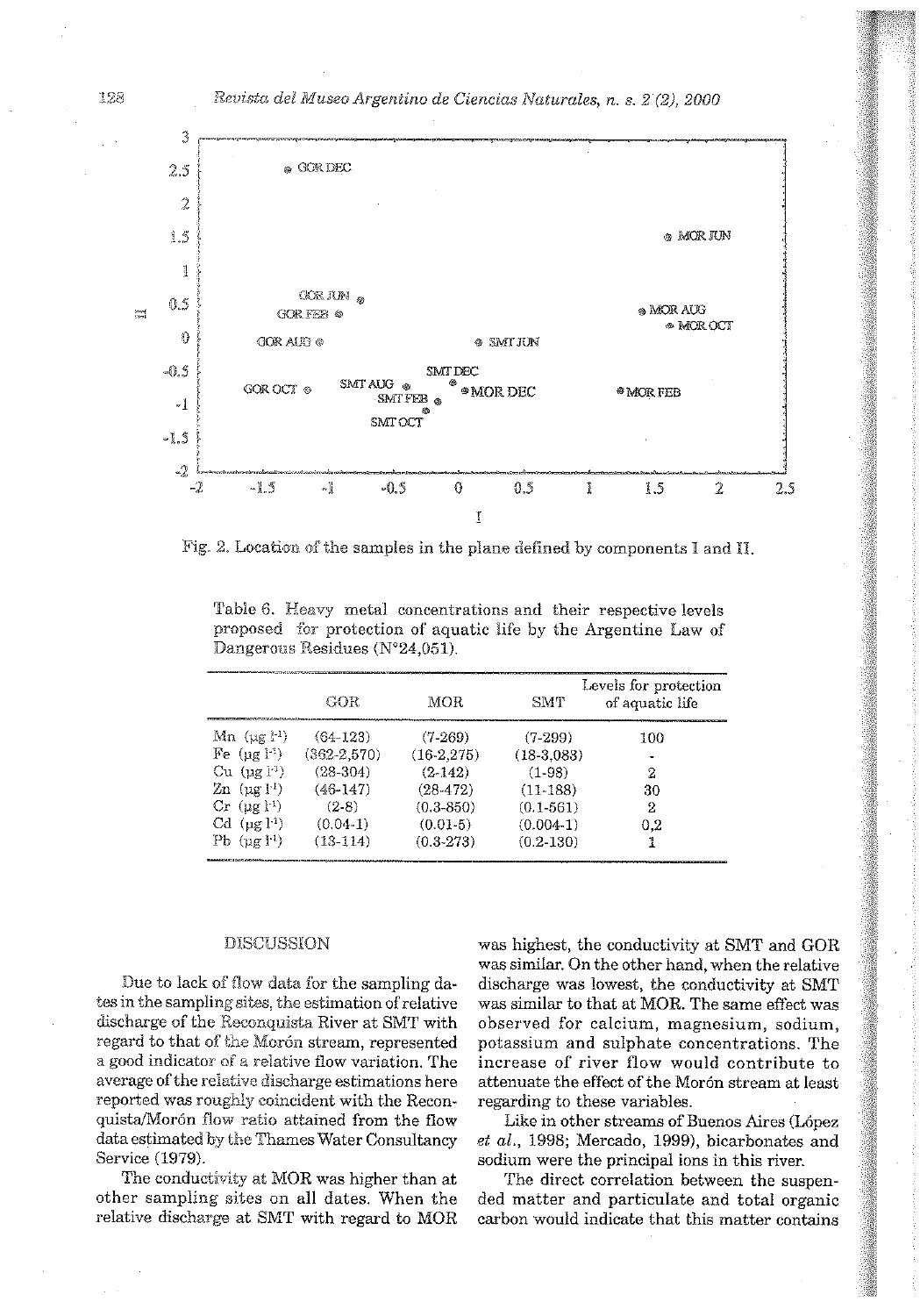an important organic component, contrary to the Matanza-Riachuelo River (López et al., 1998) supporting similarly high pollution loads.

.<br>The level of contamination at SMT was higher than at GOR. At SMT, the high discharge of total organic carbon and the low levels of dissolved oxygen, arriving at levels of almost anoxia, indicated important bacterial consumption. Present results suggest that the high organic matter load determines the oxygen depletion and that nitrification is limited by oxygen availability. These variables were very strongly influenced by the discharge of the Morón stream. Nevertheless, this stream did not produce an increase in the phosphorous concentrations, either soluble or total, at SMT.

According to the index of water quality, SMT and MOR always showed a contamination level similar to a sewer effluent, while at GOR the conditions were slightly better, indicating high contamination. This index confers to ammonium the highest relative weight.

The loads obtained for the different variables indicated that the important organic contamination of this river was due mainly to the Morón stream. According to load balance, we **SMT** loads corresponded found that approximately to the addition MOR and GOR.

According to PCA, the sites were ordered following a growing gradient of organic and mineral contamination in GOR, SMT and MOR. In December, MOR presented intermediate levels of contamination being located near the samplings of SMT. Besides, the smallest diluter effect of the Reconquista River in this month produced similar characteristics in SMT and MOR.

The levels of all metals analized were, on the average, higher than levels of protection of the aquatic life, and the most dangerous were lead, copper, zinc and chromium. The increment of lead, zinc, manganese and chromium at SMT responded to the industrial activity of the area, where the predominant are textile, chemical, tanneries and metallurgical. In August, the levels of heavy metals at GOR and SMT were higher than at MOR, indicating important contributions of toxic pollutants to the river besides the Morón stream. The heavy metal concentration was not related to the relative discharge at SMT and could be attributed to an irregular and intermittent spillage of toxic effluents.

# CONCLUSIONS

According to the variables involved in the organic contamination, MOR was the site with

the most human impact, followed by SMT and GOR.

The gradient of organic and mineral contamination of the Reconquista River had a spatial component and another one related to the flow. The first component was given mainly by the discharge of the Moron stream. The second component was related to the dilution level of its waters.

Considering the levels of heavy metals in water, the tendencies were quite irregular having on occasions a higher toxic load at SMT and GOR than at MOR. The toxic contamination by heavy metals depended mainly on the intermittent and irregular discharge of the effluents. In this river, the level of this kind of contamination would not depend on the flow.

In order to perform river restoration plans and to evaluate water quality it is indispensable to keep in mind the value discharge and the precipitation régime. Also, although the Morón stream is the main responsible for the deterioration of the Reconquista River, other pollutant discharges exist in punctual and diffuse form that worsen this situation.

## **ACKNOWLEDGEMENTS**

We acknowledge Prefectura Naval Argentina for supporting the field trips during samplings and Lic. Roberto Serafini for collaboration in data statistical analysis.

#### **BIBLIOGRAPHY**

- AGOSBA. 1991. Plan de Control de la Contaminación Industrial en la Cuenca del Río Reconquista. Ministerio de Obras y Servicios Públicos, La Plata, Provincia de Buenos Aires, Argentina.
- APHA AWWA WPCF, 1992. Métodos normalizados para el análisis de aguas potables y residuales. Ed. Díaz de Santos. S.A, Madrid.
- Arreghini, S., L. de Cabo, A.F. de Iorio, A. Rendina, M. Bargiela, G. Godoy di Pace, A. Corujeira, R. Vella, y C. Bonetto. 1997. Evaluación de la calidad de aguas del Río Reconquista a través de índices. Congreso Internacional sobre Aguas, Facultad de Derecho, UBA.
- Berón, L. 1984. Evaluación de la Calidad de las Aguas de los ríos de La Plata y Matanza-Riachuelo, mediante la utilización de índices de calidad de agua. Secretaría de Vivienda y Ordenamiento Ambiental, Ministerio de Salud y Acción Social, Buenos Aires, Argentina.
- Castañé, P.M., M.L. Topalián, M.G. Rovedatti & A. Salibián, 1998. Impact of human activities on the water quality of the Reconquista River (Buenos Aires, Argentina). Verh. Internat. Verein. Limnol. 26: 1206-1208.